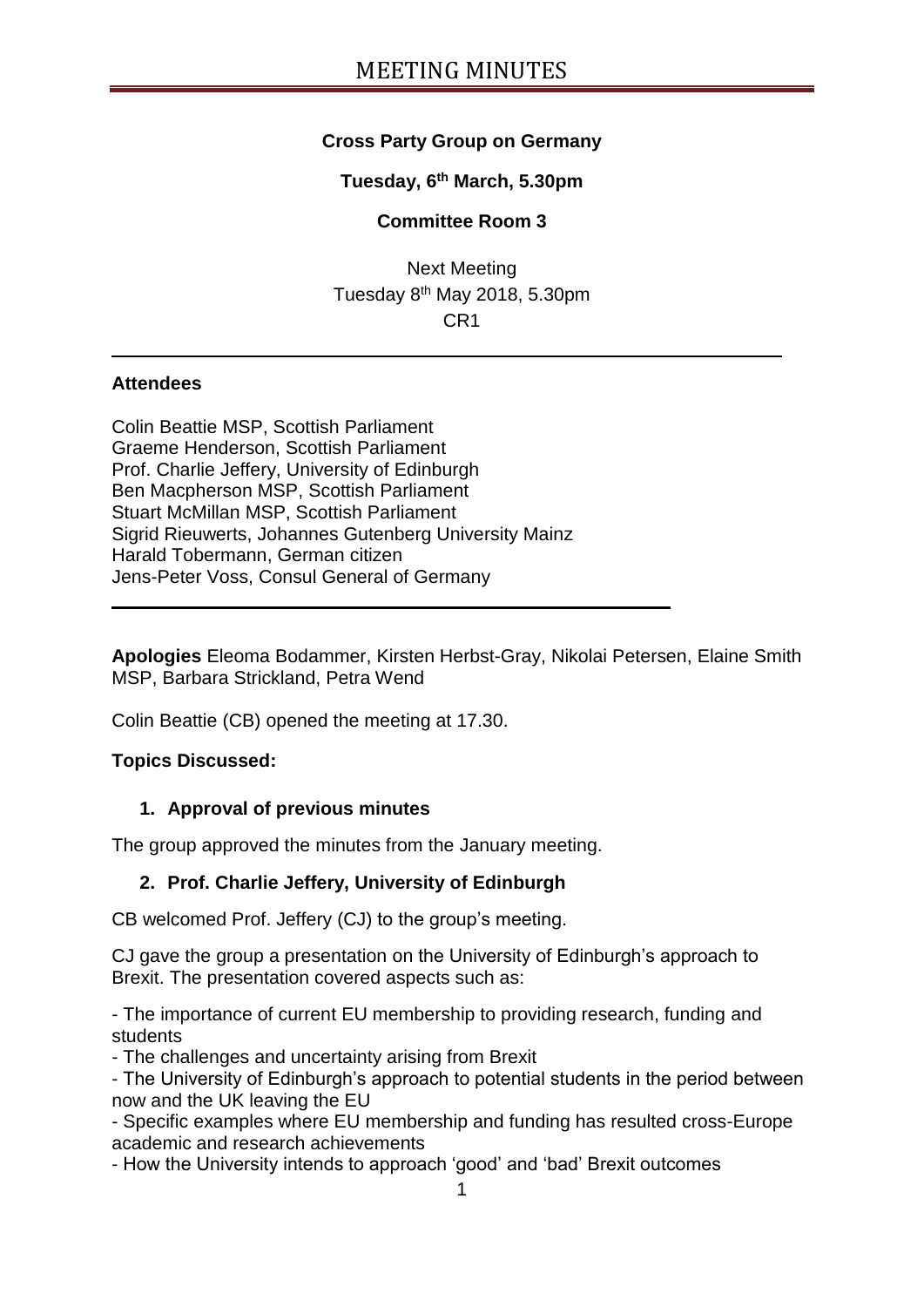- How student funding could work in the years to come
- The University's collaborative plans post-Brexit.

CB asked if EU student numbers were likely to fall if the Scottish Government didn't provide free higher education to EU students. CJ said this was possible but the Scottish Government could create a specific category for EU students.

CB asked if there is a 'drop dead' date for EU students applying to study at the University. CJ noted that the transition period will allow for some leeway, and also highlighted the Prime Minister's comments that science collaboration would still be important post-Brexit.

Sigrid Reiuwerts (SR) noted discrepancies between the ways different universities were approaching post-Brexit cross-Europe collaboration and asked how institutions could best work together. CJ replied that it depended on the successor to Erasmus and that there needed to be a commitment to fund students and staff who need to spend time abroad.

The group then discussed relevant German-Scottish student exchange programmes, the importance of overseas culture and experience, and the relative lack of Scottish students who study abroad compared to those coming to Scotland. Stuart McMillan (SM) suggested footballers who had Scottish/German connections, such as Jorg Albertz, Murdo MacLeod or Alan McInally could potentially promote the merits of living in Germany to Scottish students.

CB thanked CJ for speaking with the group.

### **3. '1 + 2' Language policy**

The group discussed the response from the Cabinet Secretary for Education and Skills to the group's letter asking for an update. CB asked the group if the situation on the ground had improved. SR said it hadn't and agreed to send CB an email outlining the situation from her perspective.

#### **ACTION POINT – Sigrid Rieuwerts to email Colin Beattie regarding the '1 + 2' policy in Scotland**

#### **4. Meeting attendances/group membership**

A spreadsheet of potential new group members was handed out. CB asked the group to look at this and advise of anyone they felt could be approached to join. SM suggested inviting the Germany British Chamber of Commerce and David McAllister MEP to speak at future meetings. SR suggested inviting Steve Vance, Edinburgh Council's Senior Economic Development Officer, to a future meeting to discuss Germany-related topics like Investment and Trade as well as Tourism and German language education.

#### **5. Political/cultural update**

Jens-Peter Voss (JPV) updated the group on the political situation in Germany, highlighting the coalition talks between the SPD and CDU. CB asked if policies are